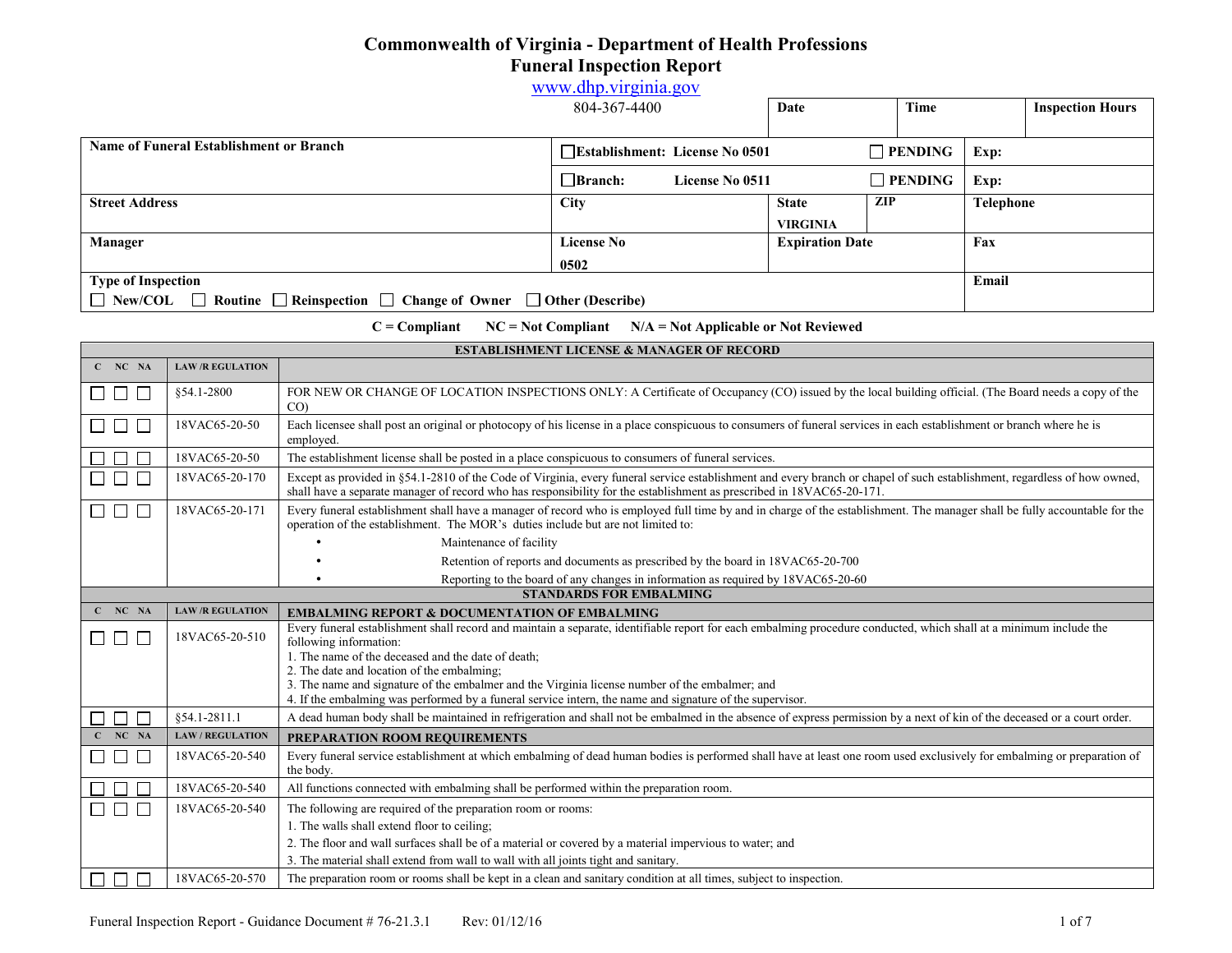|                          | <b>STANDARDS FOR EMBALMING</b>          |                                                                                                                                                                                                                                                                                                                                                                                                                                                                                                                                                                                             |  |
|--------------------------|-----------------------------------------|---------------------------------------------------------------------------------------------------------------------------------------------------------------------------------------------------------------------------------------------------------------------------------------------------------------------------------------------------------------------------------------------------------------------------------------------------------------------------------------------------------------------------------------------------------------------------------------------|--|
| $C$ NC NA                | <b>LAW /R EGULATION</b>                 | <b>CONDITIONS OF PREPARATION ROOM</b>                                                                                                                                                                                                                                                                                                                                                                                                                                                                                                                                                       |  |
| □ □ □                    | 18VAC65-20-570                          | Inventories of embalming and preparation materials shall be stored in a container and in a manner that makes them impervious to water and protects them from<br>contamination.                                                                                                                                                                                                                                                                                                                                                                                                              |  |
| $\Box$                   | 18VAC65-20-570                          | Any items or supplies not directly used in an embalming procedure shall not be stored in the preparation room.                                                                                                                                                                                                                                                                                                                                                                                                                                                                              |  |
| $C$ NC NA                | <b>LAW / REGULATION</b>                 | PREPARATION ROOM EQUIPMENT                                                                                                                                                                                                                                                                                                                                                                                                                                                                                                                                                                  |  |
|                          |                                         | The preparation room or rooms shall be equipped with:                                                                                                                                                                                                                                                                                                                                                                                                                                                                                                                                       |  |
| $\Box$                   | 18VAC65-20-580                          | A ventilation system which operates and is appropriate to the size and function of the room                                                                                                                                                                                                                                                                                                                                                                                                                                                                                                 |  |
|                          | 18VAC65-20-580                          | Running hot and cold water                                                                                                                                                                                                                                                                                                                                                                                                                                                                                                                                                                  |  |
|                          | 18VAC65-20-580                          | Flush or slop sink connected with public sewer or with septic tank where no public sewer is available                                                                                                                                                                                                                                                                                                                                                                                                                                                                                       |  |
|                          | 18VAC65-20-580                          | Metal, fiberglass or porcelain morgue table                                                                                                                                                                                                                                                                                                                                                                                                                                                                                                                                                 |  |
| $\Box$ $\Box$            | 18VAC65-20-580                          | Covered waste container                                                                                                                                                                                                                                                                                                                                                                                                                                                                                                                                                                     |  |
| $\Box$ $\Box$            | 18VAC65-20-580                          | Instruments and apparatus for the embalming process                                                                                                                                                                                                                                                                                                                                                                                                                                                                                                                                         |  |
| П<br>$\Box$              | 18VAC65-20-580                          | A means or method for the sterilization of reusable instruments by chemical bath or soak; autoclave (steam); or ultraviolet light                                                                                                                                                                                                                                                                                                                                                                                                                                                           |  |
| $\Box$ $\Box$            | 18VAC65-20-580                          | Disinfectants and antiseptic solutions                                                                                                                                                                                                                                                                                                                                                                                                                                                                                                                                                      |  |
| $\Box$<br>$\Box$         | 18VAC65-20-580                          | Clean gowns or aprons, preferably impervious to water                                                                                                                                                                                                                                                                                                                                                                                                                                                                                                                                       |  |
| $\Box$<br>$\Box$         | 18VAC65-20-580                          | Rubber gloves for each embalmer or intern using the room                                                                                                                                                                                                                                                                                                                                                                                                                                                                                                                                    |  |
| П                        | 18VAC65-20-580                          | An electric aspirator or hydroaspirator equipped with a vacuum breaker                                                                                                                                                                                                                                                                                                                                                                                                                                                                                                                      |  |
| $\Box$<br>$\Box$         | 18VAC65-20-580                          | An eye wash station that is readily accessible                                                                                                                                                                                                                                                                                                                                                                                                                                                                                                                                              |  |
| П<br>$\Box$              | 18VAC65-20-580                          | A standard first aid kit which is immediately accessible, either in the preparation room or outside the door to the preparation room                                                                                                                                                                                                                                                                                                                                                                                                                                                        |  |
| $C$ NC NA                | <b>LAW / EGULATION</b>                  | <b>DISPOSAL OF WASTE MATERIALS</b>                                                                                                                                                                                                                                                                                                                                                                                                                                                                                                                                                          |  |
| $\Box$ $\Box$            | 18VAC65-20-590                          | Disposal of all waste materials shall be in conformity with local, state, and federal law and regulations to avoid contagion and the possible spread of disease. Upon<br>inspection, the establishment shall provide evidence of compliance, such as a copy of a contract with a medical waste disposal company.                                                                                                                                                                                                                                                                            |  |
| $C$ $NC$ $NA$            | <b>LAW/R EGULATION</b>                  | <b>RETENTION OF DOCUMENTS</b>                                                                                                                                                                                                                                                                                                                                                                                                                                                                                                                                                               |  |
|                          | 18VAC65-20-700                          | The following retention schedule shall apply to retention of embalming reports, price lists, and itemized statements:                                                                                                                                                                                                                                                                                                                                                                                                                                                                       |  |
| $\Box$                   |                                         | Price lists shall be retained for three years after the date on which they are no longer effective                                                                                                                                                                                                                                                                                                                                                                                                                                                                                          |  |
| П                        | 18VAC65-20-700                          | Itemized statements shall be retained for three years from the date on which the arrangements were made                                                                                                                                                                                                                                                                                                                                                                                                                                                                                     |  |
|                          | 18VAC65-20-700                          | Embalming reports shall be retained at the location of the embalming for three years after the date of the embalming                                                                                                                                                                                                                                                                                                                                                                                                                                                                        |  |
| П                        | 18VAC65-20-700                          | Documents shall be maintained on the premises of the funeral establishment and made available for inspection.<br>HANDLING & STORAGE OF HUMAN REMAINS                                                                                                                                                                                                                                                                                                                                                                                                                                        |  |
| C NC NA<br>$\Box$ $\Box$ | <b>LAW / REGULATION</b><br>§54.1-2811.1 | Upon taking custody of a dead human body, a funeral service establishment shall maintain such body in a manner that provides complete coverage of the body and that is<br>resistant to leakage or spillage, except during embalming or preparation of an unembalmed body for final disposition; restoration and dressing of a body in preparation for<br>final disposition; and viewing during any visitation and funeral service.                                                                                                                                                          |  |
| $\Box$ $\Box$            | \$54.1-2811.1                           | If a dead human body is to be stored for more than 48 hours prior to disposition, a funeral services establishment having custody of such body shall ensure that the dead<br>human body is maintained in refrigeration at no more than approximately 40 degrees Fahrenheit or embalmed. A dead human body shall be maintained in refrigeration and<br>shall not be embalmed in the absence of express permission by a next of kin of the deceased or a court order.<br>NOTE: Guidance Document 65-11 Rev 4-13-10:<br>The Board agreed to accept a 10% variance of the required temperature. |  |
| $\Box$ $\Box$            | §54.1-2811.1                            | If a dead human body is to be stored for more than 10 days prior to disposition at a location other than a funeral service establishment, the funeral service establishment<br>shall disclose to the contract buyer the location where the body is to be stored and the method of storage.                                                                                                                                                                                                                                                                                                  |  |
| $\Box$ $\Box$ $\Box$     | \$54.1-2811.1                           | Funeral services establishments, crematories, or transportation services shall not transport animal remains together with dead human bodies. Further, animal remains shall<br>not be refrigerated in a unit where dead human bodies are being stored.                                                                                                                                                                                                                                                                                                                                       |  |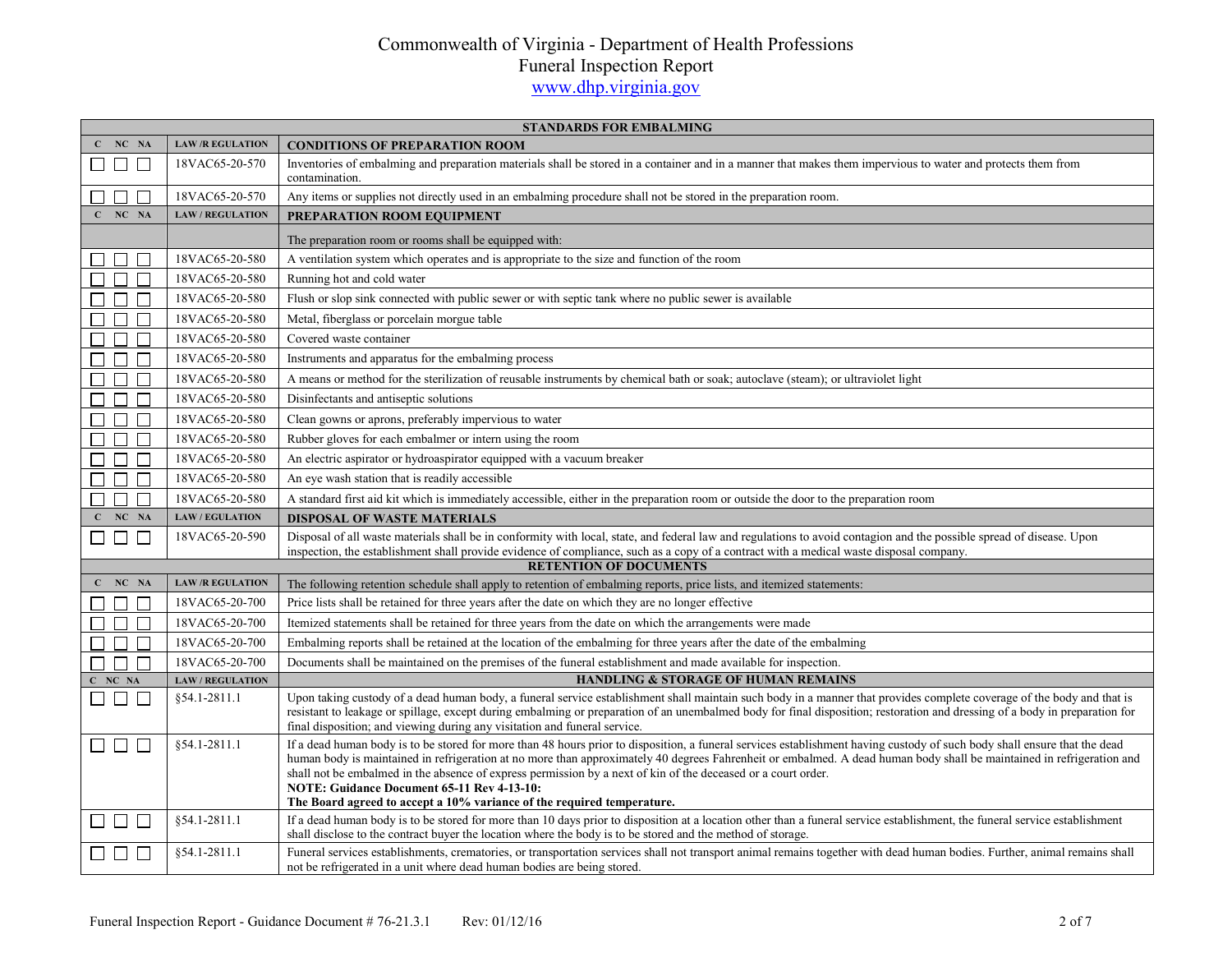# Commonwealth of Virginia - Department of Health Professions

Funeral Inspection Report<br>[www.dhp.virginia.gov](http://www.dhp.virginia.gov/)

| $C$ NC NA                                                  | <b>LAW/R EGULATION</b>  | STANDARDS FOR REGISTERED CREMATORIES OR FUNERAL ESTABLISHMENTS RELATED TO CREMATION                                                                                                                                                                                                                            |
|------------------------------------------------------------|-------------------------|----------------------------------------------------------------------------------------------------------------------------------------------------------------------------------------------------------------------------------------------------------------------------------------------------------------|
|                                                            |                         | Authorization to cremate                                                                                                                                                                                                                                                                                       |
| $\begin{array}{c} \square \ \square \ \square \end{array}$ | 18VAC65-20-436          | A crematory shall require a cremation authorization form executed in person or electronically in a manner that provides a copy of an original signature                                                                                                                                                        |
|                                                            | (A)                     | of the next-of-kin or his representative, who may be any person designated to make arrangements for the decedent's burial or the disposition of his                                                                                                                                                            |
|                                                            |                         | remains pursuant to §54.1-2825, an agent named in an advance directive pursuant to §54.1-2984, or a sheriff, upon court order, if no next-of-kin,                                                                                                                                                              |
|                                                            |                         | designated person or agent is available.                                                                                                                                                                                                                                                                       |
| $\Box$ $\Box$ $\Box$                                       | 18VAC65-20-436          | The cremation authorization form shall include an attestation of visual identification of the deceased from a viewing of the remains or a photograph                                                                                                                                                           |
|                                                            | (A)                     | signed by the person making the identification.                                                                                                                                                                                                                                                                |
| $\Box$ $\Box$ $\Box$                                       | 18VAC65-20-436<br>(A)   | The identification attestation shall either be given on the cremation authorization form or on an identification form attached to the cremation                                                                                                                                                                |
|                                                            |                         | authorization form.<br>In the event visual identification is not feasible, a crematory may use other positive identification of the deceased as a prerequisite for cremation,                                                                                                                                  |
| $\Box$ $\Box$ $\Box$                                       | 18VAC65-20-436<br>(A)   | pursuant to §54.1-2818.1.                                                                                                                                                                                                                                                                                      |
| $C$ $NC$ $NA$                                              | <b>LAW/R EGULATION</b>  |                                                                                                                                                                                                                                                                                                                |
|                                                            |                         | Handling of Human Remains                                                                                                                                                                                                                                                                                      |
| $\Box$ $\Box$ $\Box$                                       | 18VAC65-20-436          | Human remains shall be transported to a crematory in a cremation container and shall not be removed from the container unless the crematory has been                                                                                                                                                           |
|                                                            | (C)                     | provided with written instructions to the contrary by the person who signed the authorization form.<br>A cremation container shall substantially meet all the following standards:                                                                                                                             |
| $\Box$ $\Box$ $\Box$                                       | 18VAC65-20-436<br>(C)   | Be composed of readily combustible materials suitable for cremation<br>$\bullet$                                                                                                                                                                                                                               |
|                                                            |                         | Be able to be closed in order to provide complete covering for the human remains<br>$\bullet$                                                                                                                                                                                                                  |
|                                                            |                         | Be resistant to leakage or spillage<br>$\bullet$                                                                                                                                                                                                                                                               |
|                                                            |                         | Be rigid enough for handling with ease<br>$\bullet$                                                                                                                                                                                                                                                            |
| $\Box$ $\Box$                                              | 18VAC65-20-436          | The identification of the decedent shall be physically attached to the remains and appropriate identification placed on the exterior of the cremation                                                                                                                                                          |
|                                                            | (C)                     | container.                                                                                                                                                                                                                                                                                                     |
|                                                            |                         | <b>DISCLOSURES</b>                                                                                                                                                                                                                                                                                             |
| $C$ NC NA                                                  | <b>LAW/R EGULATION</b>  | 18VAC65-20-630                                                                                                                                                                                                                                                                                                 |
|                                                            |                         | Funeral providers shall make all required disclosures and provide accurate information from price lists pursuant to the rules of the Federal Trade Commission. Price lists                                                                                                                                     |
|                                                            |                         | shall comply with requirements of the FTC and shall contain the information included in Appendices I, II, and III of this chapter.                                                                                                                                                                             |
|                                                            |                         | <b>GENERAL PRICE LIST</b>                                                                                                                                                                                                                                                                                      |
|                                                            | <b>APPENDIX I</b>       | Caption identifying the list as the General Price List.                                                                                                                                                                                                                                                        |
|                                                            | <b>APPENDIX I</b>       | Name, address & telephone number of funeral establishment.                                                                                                                                                                                                                                                     |
| $\Box$                                                     | <b>APPENDIX I</b>       | Effective date of the pricelist.                                                                                                                                                                                                                                                                               |
| NC NA                                                      | <b>LAW / REGULATION</b> | <b>SECTION I - GENERAL INFORMATION</b>                                                                                                                                                                                                                                                                         |
| $\Box$                                                     | <b>APPENDIX I</b>       | Required Disclosure: "The goods and services shown below are those we can provide to our customers. You may choose only the items you desire. However, any funeral                                                                                                                                             |
|                                                            |                         | arrangements you select will include a charge for our basic services and overhead. If legal or other requirements mean you must buy any items you did not specifically ask for, we                                                                                                                             |
|                                                            |                         | will explain the reason in writing on the statement we provide describing the funeral goods and services you selected."                                                                                                                                                                                        |
| $\Box$<br>$\Box$                                           | $§54.1 - 2806(24)$      | "Certain funeral services may be provided off-premises by other funeral service providers."                                                                                                                                                                                                                    |
| $C$ NC NA                                                  | <b>LAW/R EGULATION</b>  | SECTION II - PROFESSIONAL SERVICES OF FUNERAL DIRECTOR AND STAFF                                                                                                                                                                                                                                               |
| $\Box$<br>$\Box$ $\Box$                                    | <b>APPENDIX I</b>       | Basic Services of Funeral Director and Staff<br>\$.                                                                                                                                                                                                                                                            |
|                                                            |                         | "This fee for our basic services and overhead will be added to the total cost of the funeral arrangements you select. (This fee is already included in our charges for direct                                                                                                                                  |
|                                                            |                         | cremations, immediate burials, and forwarding or receiving remains.)" OR<br>Please note that a fee of \$<br>for the use of our basic services and overhead is<br>included in the price of our caskets. This same fee shall be added to the total cost of your funeral arrangements if you provide the casket." |
| $\Box$<br>П<br>$\Box$                                      | <b>APPENDIX I</b>       | Our services include: (*Note: List what charge for basic services includes)                                                                                                                                                                                                                                    |
|                                                            |                         |                                                                                                                                                                                                                                                                                                                |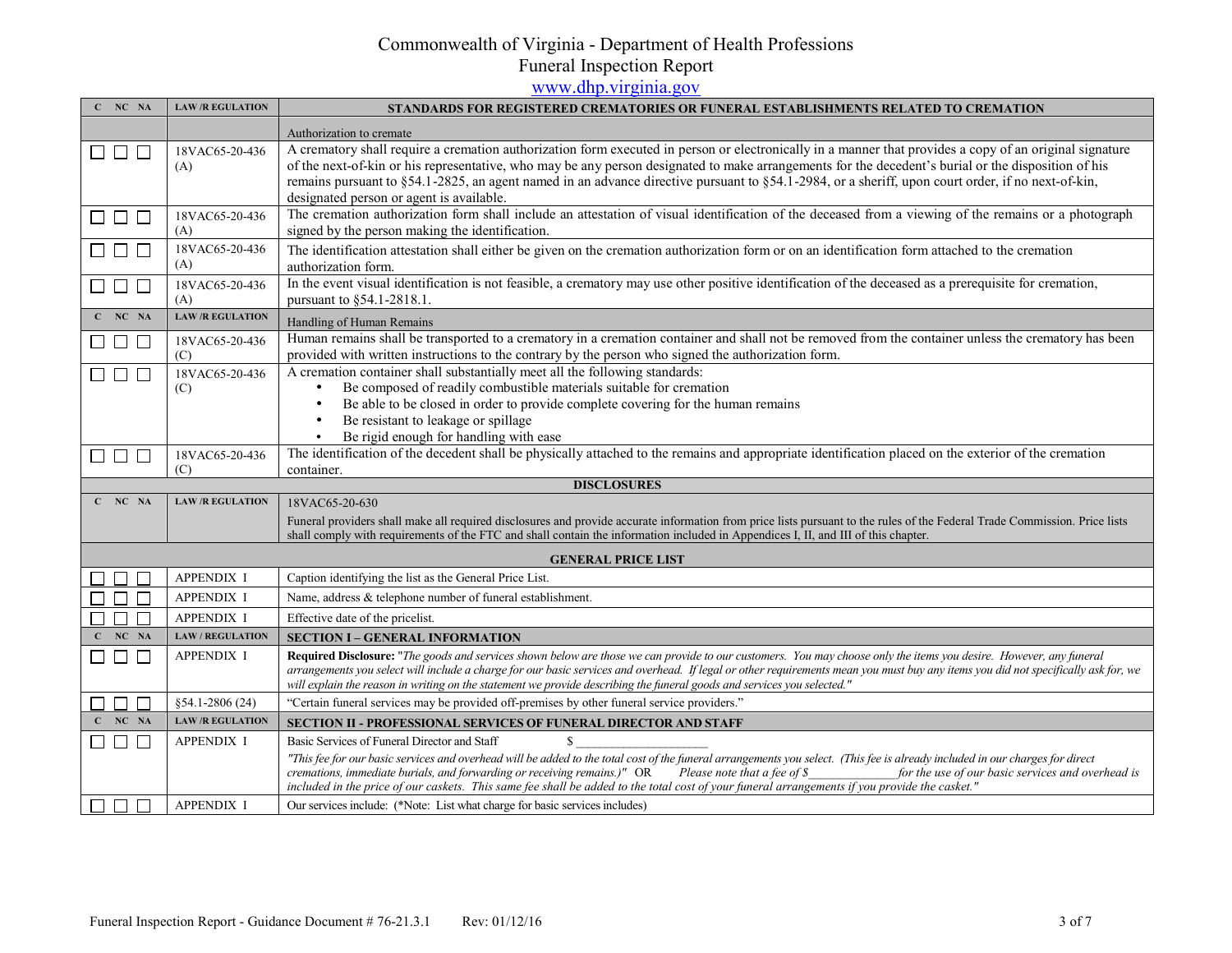|                                                            | <b>LAW/R EGULATION</b>  | <b>SECTION III - FUNERAL HOME FACILITIES</b>                                                                                                                                                                                                                                                                                                                     |
|------------------------------------------------------------|-------------------------|------------------------------------------------------------------------------------------------------------------------------------------------------------------------------------------------------------------------------------------------------------------------------------------------------------------------------------------------------------------|
| $\perp$                                                    | <b>APPENDIX I</b>       | Price list includes charge and description for:                                                                                                                                                                                                                                                                                                                  |
|                                                            |                         | Facilities and staff for visitation and viewing<br>1.<br>Facilities and staff for funeral ceremony<br>2.                                                                                                                                                                                                                                                         |
|                                                            |                         | 3.<br>Facilities and staff for memorial service                                                                                                                                                                                                                                                                                                                  |
|                                                            |                         | 4.<br>Equipment and staff for graveside service                                                                                                                                                                                                                                                                                                                  |
| $\begin{array}{c} \square \ \square \ \square \end{array}$ | <b>APPENDIX I</b>       | (*Note: If you have additional charges such as facilities and staff for home/church viewing, or a charge for additional staff per person or through calculation of manhours, etc., add<br>here as extra items. If you have a charge for interment, add here. Describe what charges include.)                                                                     |
| $C$ NC NA                                                  | <b>LAW / REGULATION</b> | <b>SECTION IV - EMBALMING</b>                                                                                                                                                                                                                                                                                                                                    |
| $\Box$                                                     | <b>APPENDIX I</b>       | "Embalming is not required by law. Embalming may be necessary, however, if you select certain funeral arrangements such as a funeral with viewing. If you do not want<br>embalming, you usually have the right to choose an arrangement that does not require you to pay for it, such as direct cremation or immediate burial.                                   |
| $\Box$ $\Box$<br>$\overline{\phantom{a}}$                  | <b>APPENDIX I</b>       | Embalming charge for normal and autopsy remains.                                                                                                                                                                                                                                                                                                                 |
|                                                            |                         | (*Note: If the cost for embalming is the same for normal and autopsied remains, only one price may be listed)                                                                                                                                                                                                                                                    |
| $C$ NC NA                                                  | <b>LAW / REGULATION</b> | <b>SECTION V - OTHER PREPARATION OF THE DECEASED</b>                                                                                                                                                                                                                                                                                                             |
| $\perp$                                                    | <b>APPENDIX I</b>       | Description and price of other preparation if provided.<br>(*Note: List below each preparation service that you offer and the price. If you do not charge for other preparation, remove this section.)                                                                                                                                                           |
| $C$ NC NA                                                  | <b>LAW/R EGULATION</b>  | <b>SECTION VI - IMMEDIATE BURIAL</b>                                                                                                                                                                                                                                                                                                                             |
| $\Box$ $\Box$                                              | <b>APPENDIX I</b>       | Price range for immediate burial and what is included in the charge.                                                                                                                                                                                                                                                                                             |
|                                                            |                         | (*Note: A price range must be given for this service. Your prices should range from your immediate burial package with container provided by purchaser to your immediate burial<br>package plus your most expensive casket.)                                                                                                                                     |
| 88 8 8                                                     | <b>APPENDIX I</b>       | Our charges include: (*Note: List under each category what the charge includes)                                                                                                                                                                                                                                                                                  |
|                                                            |                         | Immediate burial with container provided by purchaser<br>$\bullet$<br>Immediate burial with lowest priced alternative container<br>$\bullet$                                                                                                                                                                                                                     |
|                                                            |                         | (*Note: If an alternative container is not offered, this line item may be omitted; if an alternative container is offered, include a brief description.)                                                                                                                                                                                                         |
| $C$ NC NA                                                  | <b>LAW / REGULATION</b> | <b>SECTION VII - DIRECT CREMATION</b>                                                                                                                                                                                                                                                                                                                            |
| $\Box$<br>$\mathsf{L}$                                     | <b>APPENDIX I</b>       | Price range for direct cremation and what is included in the charge.                                                                                                                                                                                                                                                                                             |
|                                                            |                         | Note: A price range must be given for a direct cremation. Your prices should range from direct cremation with a container provided by the purchaser to the price for direct                                                                                                                                                                                      |
|                                                            |                         | cremation plus the highest priced casket acceptable for cremation.                                                                                                                                                                                                                                                                                               |
| $\Box$ $\Box$<br>П                                         | <b>APPENDIX I</b>       | "State and local laws do not require a casket for direct cremation. If you want to arrange a direct cremation, you can use an alternative container. Alternative containers encase<br>the body and can be made of materials like fiberboard or composition materials (with or without an outside covering). The containers we provide are [specify containers]." |
| $\Box$<br>$\Box$                                           | <b>APPENDIX I</b>       | Describe the services included for each category listed below.                                                                                                                                                                                                                                                                                                   |
|                                                            |                         | Direct cremation with container provider by the purchaser.<br>$\bullet$                                                                                                                                                                                                                                                                                          |
|                                                            |                         | Direct cremation with each alternative container specified in the disclosure<br>$\bullet$<br>(*A price and description for alternative container should be provided)                                                                                                                                                                                             |
|                                                            |                         |                                                                                                                                                                                                                                                                                                                                                                  |
|                                                            |                         |                                                                                                                                                                                                                                                                                                                                                                  |
| C NC NA                                                    | <b>LAW/R EGULATION</b>  | <b>SECTION VIII - TRANSFER OF REMAINS TO FUNERAL ESTABLISHMENT</b>                                                                                                                                                                                                                                                                                               |
| $\overline{\phantom{a}}$<br>$\mathcal{L}$<br>∟             | <b>APPENDIX I</b>       | Charge and description for transfer of remains to a funeral establishment.                                                                                                                                                                                                                                                                                       |
| $C$ NC NA                                                  | <b>LAW/R EGULATION</b>  | (*Note: This is added only when it is not included under professional services. You must explain what this charge includes if listed separately.)                                                                                                                                                                                                                |
|                                                            |                         | SECTION IX - FORWARDING REMAINS TO ANOTHER FUNERAL ESTABLISHMENT                                                                                                                                                                                                                                                                                                 |
| $\Box$<br>$\Box$                                           | <b>APPENDIX I</b>       | Charge and description for forwarding remains to another funeral establishment.                                                                                                                                                                                                                                                                                  |
| $C$ $NC$ $NA$                                              | <b>LAW/R EGULATION</b>  | <b>SECTION X - RECEIVING REMAINS FROM ANOTHER FUNERAL ESTABLISHMENT</b>                                                                                                                                                                                                                                                                                          |
| $\Box$ $\Box$<br>ΙI                                        | <b>APPENDIX I</b>       | Charge and description for receiving remains from another funeral establishment.                                                                                                                                                                                                                                                                                 |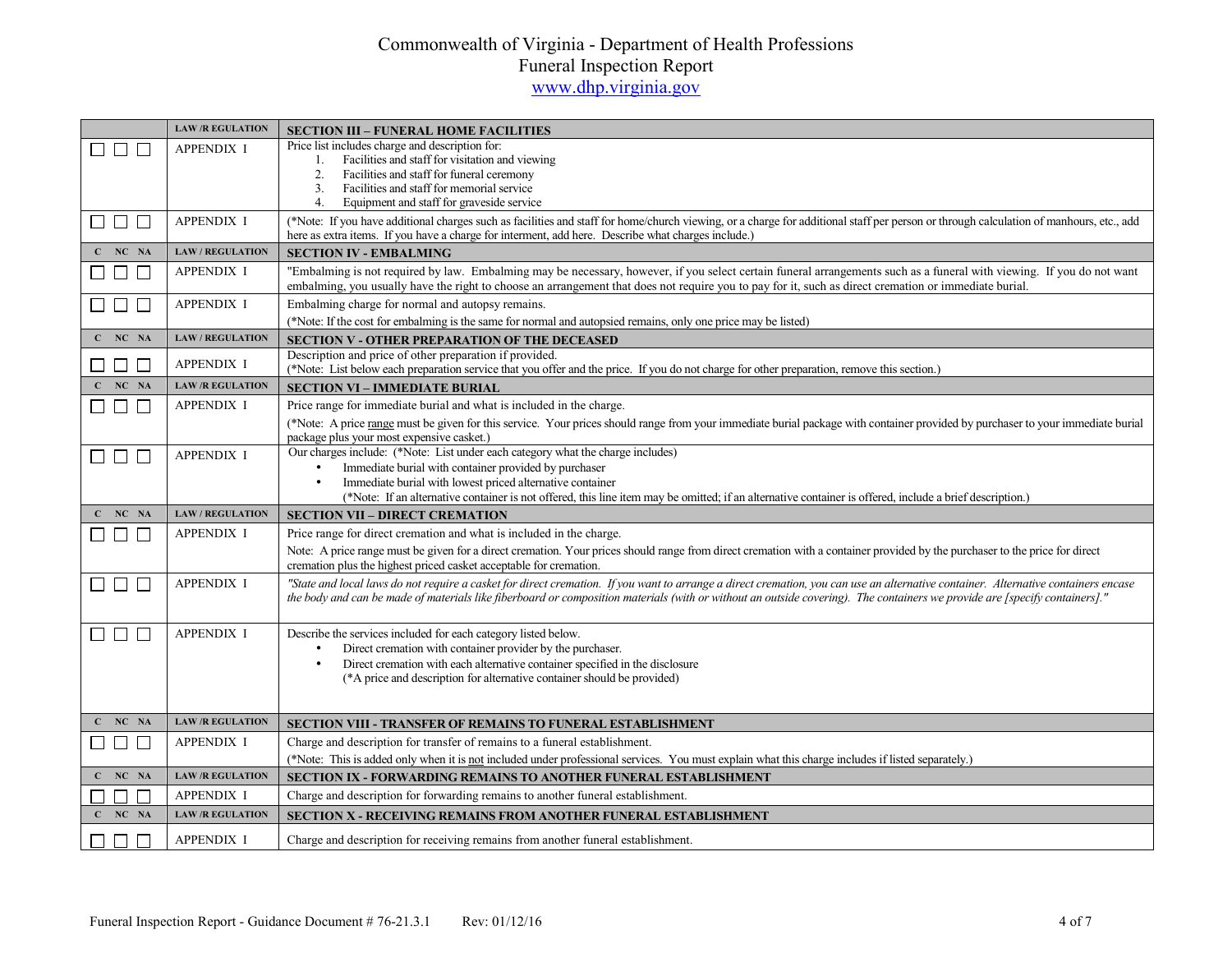| C NC NA                            | <b>LAW / REGULATION</b> | <b>SECTION XI - AUTOMOTIVE EQUIPMENT AND SERVICES</b>                                                                                                                                                                                                                                                                                                                                                                                                                                                                                                  |
|------------------------------------|-------------------------|--------------------------------------------------------------------------------------------------------------------------------------------------------------------------------------------------------------------------------------------------------------------------------------------------------------------------------------------------------------------------------------------------------------------------------------------------------------------------------------------------------------------------------------------------------|
| ⊓г                                 | <b>APPENDIX I</b>       | Charge and description for automotive equipment and services<br>(*Note: Specify a range of miles for local service. If a fee is charged beyond local miles, please specify the fee per mile. The cost of any vehicle that you must rent should be<br>included on the itemized statement as a cash advance item.)<br>Use of hearse<br>$\bullet$<br>Use of limousine<br>$\bullet$<br>Other automotive equipment and services<br>(*Note: You should provide a description and price for each automotive equipment and service listed.)                    |
| $C$ NC NA                          | <b>LAW / REGULATION</b> | <b>SECTION XII - FUNERAL MERCHANDISE</b>                                                                                                                                                                                                                                                                                                                                                                                                                                                                                                               |
|                                    | <b>APPENDIX I</b>       | Caskets: Price range and "A complete price list will be provided at the funeral establishment."                                                                                                                                                                                                                                                                                                                                                                                                                                                        |
| $\Box$                             | <b>APPENDIX I</b>       | Outer Burial Container: Price range and "A complete price list will be provided at the funeral establishment."                                                                                                                                                                                                                                                                                                                                                                                                                                         |
| $\Box$<br>$\overline{\phantom{a}}$ | <b>APPENDIX I</b>       | Other Funeral Merchandise: (*Note: List all other merchandise that you offer including acknowledgment cards, register book, memorial folders, etc. and include the price.)                                                                                                                                                                                                                                                                                                                                                                             |
| $C$ NC NA                          | <b>LAW / REGULATION</b> | <b>CASKET PRICE LIST OUTER BURIAL CONTAINER PRICE LIST</b>                                                                                                                                                                                                                                                                                                                                                                                                                                                                                             |
|                                    |                         | (If not included in the general Price List)                                                                                                                                                                                                                                                                                                                                                                                                                                                                                                            |
| $\Box$<br>$\Box$                   | <b>APPENDIX II</b>      | Effective date of Casket Price List                                                                                                                                                                                                                                                                                                                                                                                                                                                                                                                    |
| $\Box$<br>$\Box$                   | <b>APPENDIX II</b>      | Effective date of Outer Burial Container Price List                                                                                                                                                                                                                                                                                                                                                                                                                                                                                                    |
| П<br>$\Box$                        | <b>APPENDIX II</b>      | Name, address & telephone number of funeral establishment.                                                                                                                                                                                                                                                                                                                                                                                                                                                                                             |
| $\Box$<br>П                        | <b>APPENDIX II</b>      | Caption identifying price list as casket or Outer Burial Container Price list.                                                                                                                                                                                                                                                                                                                                                                                                                                                                         |
| $\Box$<br>П                        | <b>APPENDIX II</b>      | Price Lists include manufacturer, price of casket, and sufficient information to describe the casket, alternative container, or outer burial container.                                                                                                                                                                                                                                                                                                                                                                                                |
| $\overline{a}$<br>$\Box$ $\Box$    | <b>APPENDIX II</b>      | Outer Burial Price Container List includes the statement: State or local law does not require you to buy a container to surround the casket in the grave. However, many cemeteries<br>require that you have such a container so that the grave will not sink in. Either a grave liner or a burial vault will satisfy these requirements." NOTE: If the funeral home services<br>a locality that has an ordinance requiring an outer burial container in its cemeteries, this disclosure should start with the phrase, "In most areas of the country,". |
| $C$ $NC$ $NA$                      | <b>LAW / REGULATION</b> | <b>ITEMIZED STATEMENT OF FUNERAL GOODS AND SERVICES</b>                                                                                                                                                                                                                                                                                                                                                                                                                                                                                                |
| $\Box$ $\Box$ $\Box$               | <b>APPENDIX III</b>     | Itemized Statement is provided to the party contracting for funeral arrangements.                                                                                                                                                                                                                                                                                                                                                                                                                                                                      |
| $\Box$ $\Box$                      | <b>APPENDIX III</b>     | Name, address & telephone number of funeral establishment.                                                                                                                                                                                                                                                                                                                                                                                                                                                                                             |
| $\Box$<br>$\Box$                   | <b>APPENDIX III</b>     | Itemized Statement is signed by Licensed Funeral Director or Funeral Service Provider and party contracting for funeral arrangements.                                                                                                                                                                                                                                                                                                                                                                                                                  |
| $\Box$ $\Box$                      | <b>APPENDIX III</b>     | "If you selected a funeral that may require embalming, such as a funeral with viewing, you may have to pay for embalming. You do not have to pay for embalming that you did not<br>approve if you selected arrangements such as direct cremation or immediate burial. If we charged for embalming, we will explain why below.'                                                                                                                                                                                                                         |
| 88 8 8                             | <b>APPENDIX III</b>     | "We charge you for our services in obtaining:" (List each cash advance item. If you do not charge for your services and do not receive a commission or rebate from the third party,<br>you do not have to use this disclosure.)                                                                                                                                                                                                                                                                                                                        |
| $\square$ $\square$ $\square$      | <b>APPENDIX III</b>     | "Charges are for those items that you selected or that are required. If we are required by law or by a cemetery or crematory to use any items, we will explain the reason in writing<br>below:"                                                                                                                                                                                                                                                                                                                                                        |
| $\Box$ $\Box$ $\Box$               | <b>APPENDIX III</b>     | "The only warranty on the casket or outer burial container, or both, sold in connection with this service is the express written warranty if any, granted by the manufacturer. This<br>Funeral Home makes no warranty, express or implied, with respect to the casket or outer burial container."                                                                                                                                                                                                                                                      |
| $C$ NC NA                          | <b>LAW / REGULATION</b> | PRENEED RECORDS - GENERAL                                                                                                                                                                                                                                                                                                                                                                                                                                                                                                                              |
| $\Box$<br>$\Box$                   | 18VAC65-30-60           | Preneed contracts and reporting documents shall be retained on the premises of the establishment for one year after the death of the contract beneficiary                                                                                                                                                                                                                                                                                                                                                                                              |
| $\Box$                             | 18VAC65-30-60           | All preneed records shall be available for inspection by the Department of Health Professions.                                                                                                                                                                                                                                                                                                                                                                                                                                                         |
| $\Box$<br>$\mathbf{L}$             | 18VAC65-30-70           | A contract provider shall keep a chronological or alphabetical listing of all preneed contracts. The listing shall include the following:<br>1. Name of contract buyer;<br>2. Name of contract beneficiary;<br>3. Date of contract:<br>4. How contract was funded;<br>5. Whether up to 10% of funds are retained by the contract provider for contracts funded through trust; and<br>6. Whether funeral goods and supplies are stored for the contract buyer.                                                                                          |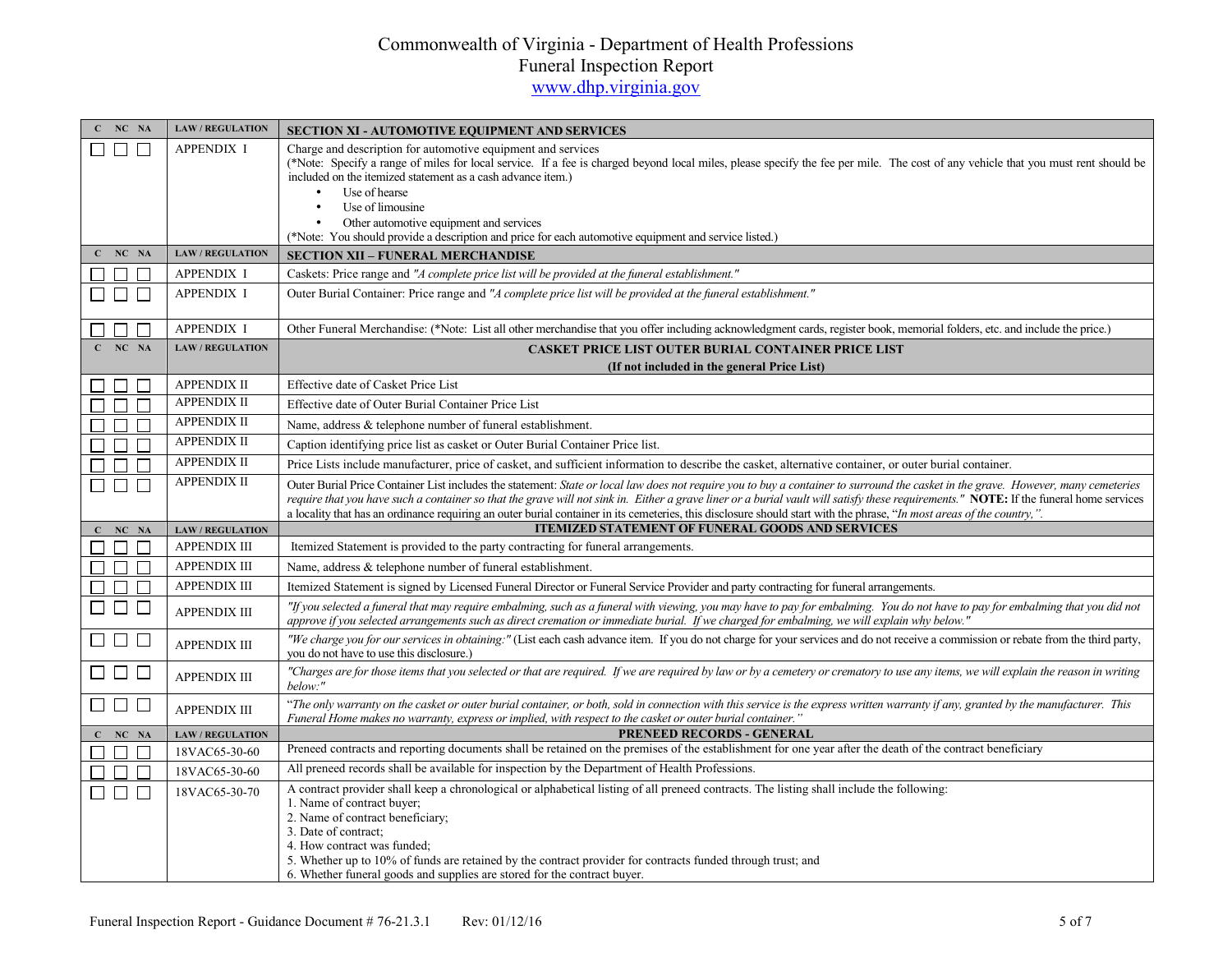|                               | <b>LAW / REGULATION</b>      | <b>PRENEED CONTRACTS</b>                                                                                                                                                                                                                                                                                   |
|-------------------------------|------------------------------|------------------------------------------------------------------------------------------------------------------------------------------------------------------------------------------------------------------------------------------------------------------------------------------------------------|
| $\Box$ $\Box$<br>$\mathsf{L}$ | 18VAC65-30-80                | In addition to requirements of §54.1-2820 of the Code of Virginia, the contract shall contain the following:                                                                                                                                                                                               |
|                               |                              | 1. The date of the contract;                                                                                                                                                                                                                                                                               |
|                               |                              | 2. Whether or not the price of the supplies and services purchased is guaranteed;<br>3. The appointee agreement when applicable; and                                                                                                                                                                       |
|                               |                              | 4. Signatures of the contract seller and the contract buyer.                                                                                                                                                                                                                                               |
| $\Box$ $\Box$                 | \$54.1-2820                  | It shall be unlawful for any person residing or doing business within this Commonwealth, to make, either directly or indirectly by any means, a preneed funeral contract                                                                                                                                   |
| ⊔                             |                              | unless the contract:                                                                                                                                                                                                                                                                                       |
|                               |                              | Is made on forms prescribed by the Board and is written in clear, understandable language and printed in easy-to-read type, size and style.<br>1.                                                                                                                                                          |
|                               |                              | 2.<br>Identifies the seller, seller's license number and contract buyer and the person for whom the contract is purchased if other than the contract buyer                                                                                                                                                 |
|                               |                              | Contains a complete description of the supplies or services purchased<br>3.                                                                                                                                                                                                                                |
|                               |                              | Clearly discloses whether the price of the supplies and services purchased is guaranteed;<br>4.                                                                                                                                                                                                            |
|                               |                              | States if funds are required to be trusted pursuant to § 54.1-2822, the amount to be trusted, the name of the trustee, the disposition of the interest, the fees,<br>5.                                                                                                                                    |
|                               |                              | expenses and taxes which may be deducted from the interest and a statement of the buyer's responsibility for taxes owed on the interest;<br>Contains the name, address and telephone number of the Board and lists the Board as the regulatory agency which handles consumer complaints;<br>6.             |
|                               |                              | Provides that any person who makes payment under the contract may terminate the agreement at any time prior to the furnishing of the services or supplies<br>7.                                                                                                                                            |
|                               |                              | contracted for except as provided pursuant to subsection B of §54.1-2820; if the purchaser terminates the contract within 30 days of execution, the purchaser                                                                                                                                              |
|                               |                              | shall be refunded all consideration paid or delivered, together with any interest or income accrued thereon: if the purchaser terminates the contract after 30 days,                                                                                                                                       |
|                               |                              | the purchaser shall be refunded any amounts required to be deposited under 54.1-2822, together with any interest or income accrued thereon.                                                                                                                                                                |
|                               |                              | Provides that if the particular supplies and services specified in the contract are unavailable at the time of delivery, the seller shall be required to furnish<br>8.                                                                                                                                     |
|                               |                              | supplies and services similar in style and at least equal in quality of material and workmanship and the representative of the deceased shall have the right to                                                                                                                                            |
|                               |                              | choose the supplies or services to be substituted<br>Discloses any penalties or restrictions, including but not limited to geographic restrictions or the inability of the provider to perform, on the delivery of<br>9.                                                                                   |
|                               |                              | merchandise, services or prearrangement guarantee                                                                                                                                                                                                                                                          |
| NC NA                         | <b>LAW / REGULATION</b>      | PRENEED CONTRACTS                                                                                                                                                                                                                                                                                          |
| $\Box$ $\Box$                 |                              | Supplies & Services: If the contract seller will not be responsible for furnishing the supplies and services to the contract buyer, the contract seller shall attach to the                                                                                                                                |
|                               | 18VAC65-30-200               | preneed funeral contract a copy of the contract seller's agreement with the contract provider                                                                                                                                                                                                              |
| $\Box$<br>$\Box$              | §54.1-2820<br>18VAC65-30-230 | Complies with all disclosure requirements imposed by the Board. (Question and answer format required.)                                                                                                                                                                                                     |
| $\Box$ $\Box$ $\Box$          | 18VAC65-30-120               | Escrow account: Within five banking days after the day of receipt of any money from the contract buyer and until the time the money is invested in a trust, life insurance,                                                                                                                                |
|                               |                              | or annuity policy, the contract seller or the contract provider shall deposit the money into an escrow account in a bank or savings institution approved to do business in the                                                                                                                             |
|                               |                              | Commonwealth.<br><b>Real Estate</b>                                                                                                                                                                                                                                                                        |
| $\Box$ $\Box$ $\Box$          | 18VAC65-30-130               | 1. The preneed contract shall be recorded as an attachment to the deed whereby the real estate is conveyed; and                                                                                                                                                                                            |
|                               |                              | 2. The deed shall be recorded in the clerk's office in the circuit court of the city or county in which the real estate being conveyed is located.                                                                                                                                                         |
| $\Box$ $\Box$                 |                              | <b>Personal Property</b>                                                                                                                                                                                                                                                                                   |
|                               | 18VAC65-30-140               | 1. Personal property shall be transferred by:                                                                                                                                                                                                                                                              |
|                               |                              | a. Actual delivery of the personal property; or                                                                                                                                                                                                                                                            |
|                               |                              | b. Transfer of the title to the personal property.                                                                                                                                                                                                                                                         |
|                               |                              | 2. Within 30 days of receiving the personal property or the title to the personal property, the licensee or person delivering the property shall:                                                                                                                                                          |
|                               |                              | a. Execute a written declaration of trust setting forth the terms, conditions, and considerations upon which the personal property is delivered; and<br>b. Record the trust agreement in the clerk's office of the circuit court of the locality in which the person delivering the property is living; or |
|                               |                              | c. Record the preneed contract in the clerk's office of the circuit court of the locality in which the person delivering the property or trust agreement is living provided                                                                                                                                |
|                               |                              | that the preneed contract sets forth the terms, conditions, and considerations of the trust.                                                                                                                                                                                                               |
| $\Box$ $\Box$ $\Box$          |                              | States if funds are required to be trusted pursuant to $\S$ 54.1-2822, the amount to be trusted, the name of the trustee, the disposition of the interest, the fees, expenses and                                                                                                                          |
|                               | \$54.1-2820                  | taxes which may be deducted from the interest and a statement of the buyer's responsibility for taxes owed on the interest                                                                                                                                                                                 |
|                               | 18VAC65-30-170               |                                                                                                                                                                                                                                                                                                            |
|                               |                              | If funds are to be <b>trusted</b> , the following information shall be disclosed in writing to the contract buyer:<br>1. The amount to be trusted;                                                                                                                                                         |
|                               |                              | 2. The name of the trustee;                                                                                                                                                                                                                                                                                |
|                               |                              | 3. The disposition of the interest;                                                                                                                                                                                                                                                                        |
|                               |                              | 4. The fees, expenses, and taxes which may be deducted from the interest;                                                                                                                                                                                                                                  |
|                               |                              | 5. Whether up to 10% is retained by the contract provider; and                                                                                                                                                                                                                                             |